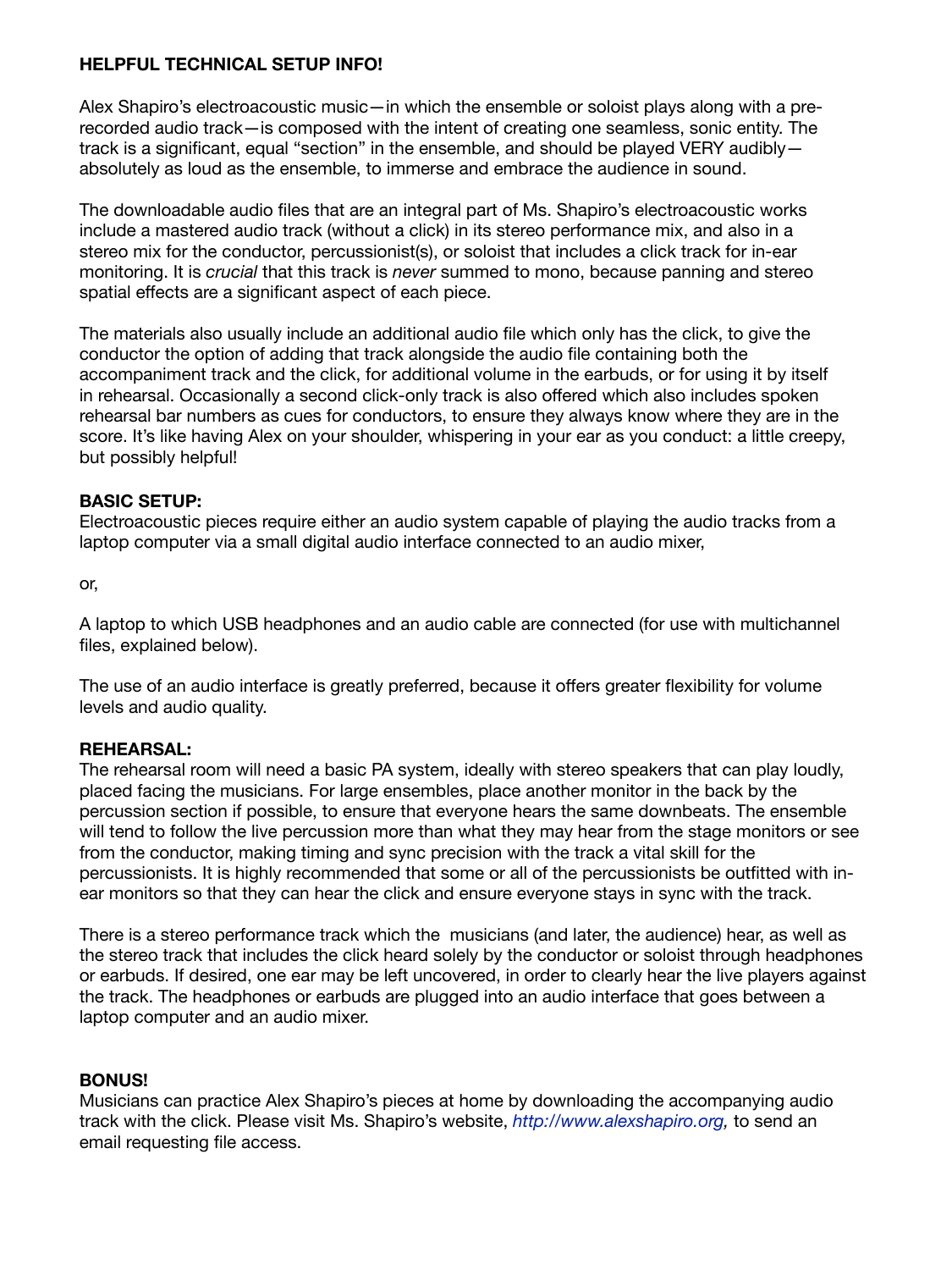## **PERFORMANCE:**

Going out to the audience: A stereo pair of speakers is placed on the far right and far left near the lip of the stage, to which the accompaniment track (**without** the click) is routed.

For the musicians: Stage monitors playing the accompaniment track (**without** the click) face the ensemble: on the left, on the right, and another placed at the back close to the percussionists. If possible, it is ideal for one or more of the percussionists to be set up with earbuds (with a clip to hold them securely in place!), so that they are in perfect sync with the conductor. The ensemble hears the live percussion more clearly than they hear the track, and that will effect the synchronization.

For the conductor and if possible, the percussionists (highly recommended!): earbuds or headphones will play the accompaniment track with the click.

### **TECHNICAL SETUP: THE IDEAL METHOD:**

Connect a laptop computer to a small digital audio interface **with at least 4 ins and outs,** which in turn connects to an audio mixer. Open a simple multitrack digital audio application (see suggestions below), and load the accompaniment track **with** the click into one stereo channel routed **solely** to the headphones or ear bud worn by the conductor, percussionists, or soloist. Next, load the track **without** the click into two more stereo channels: one pair routed to the stage (and podium) monitors so that the musicians and conductor can hear the track (without the click), and another pair routed to the house speakers so that the audience can hear the track (without the click). The audio accompaniment track uses panning effects, so be sure that it's routed to the audience in **stereo**.

An additional stereo channel may be used to route an optional pair of stereo microphones placed over the ensemble. If the ensemble is mic'ed, it's best to have an engineer reading a music score to ride the faders at the mixing board and control the balance. Microphones would only be of consideration for very small ensembles, or for featured soloists; some of Ms. Shapiro's wind band pieces may benefit from subtly placing a mic on the string bass or the piano.

### **SOFTWARE:**

### **Garage Band, or any multitrack sequencing application—but not Audacity or iTunes, which cannot accomplish the necessary routing.**

## **HARDWARE:**

 **USB audio interface (see below) Miniplug or wireless headphones or earbuds with clips, or in-ear monitors**

### **FREE SOFTWARE SUGGESTIONS:**

**[Garage Band](https://www.apple.com/mac/garageband/):** comes with Macs, and also available for PCs.

Open the application, and when given template options, select LOOPS for your new file. In the menu bar under TRACK, select NEW TRACK..., and REAL INSTRUMENT. Do this twice, once for the track with the click, and again for the track without the click. Drag each stereo file into its track.

### **[Cakewalk by BandLab](https://www.bandlab.com/products/cakewalk)**

The following two DAWs are excellent are are trials that may need to be downloaded a month or more ahead of time:

### **[Studio One Prime by Presonus](https://shop.presonus.com/Studio-One-5-Prime) [Ableton Live Lite](https://www.ableton.com/en/trial/) [FL Studio](https://www.image-line.com)**

After importing, ensure that the tracks are perfectly aligned! They are designed to automatically be in sync, with aligned start times, but it's always good to check.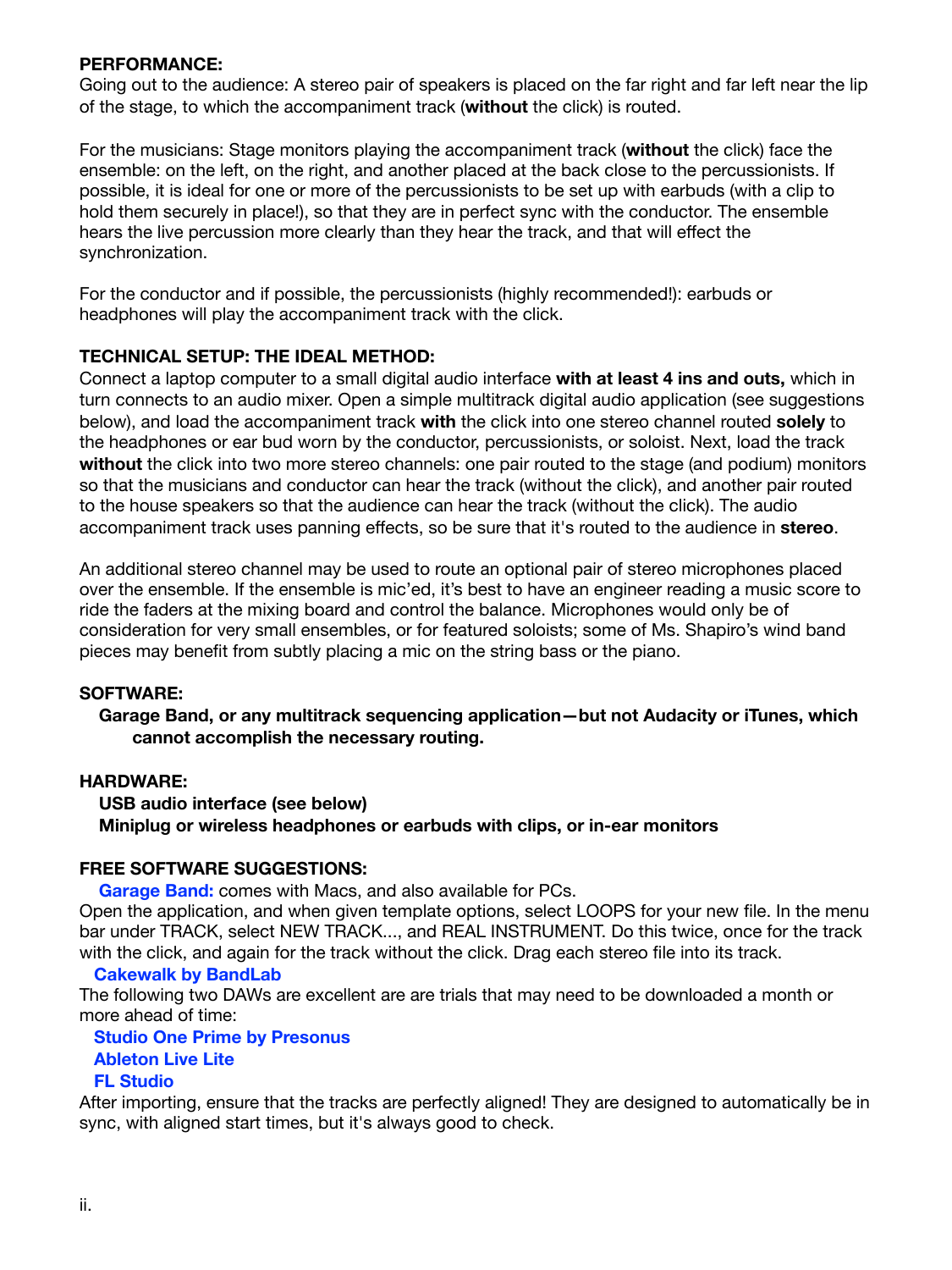## **PAID SOFTWARE SUGGESTIONS:**

 **[Reaper](https://www.reaper.fm) [Ableton](https://www.ableton.com)** More expensive, top professional DAWS: **[Logic Pro](https://www.apple.com/logic-pro/) Digital Performer** (Mac and Windows; this is what Alex uses in her groovy studio by the sea!)

**AUDIO INTERFACE SUGGESTIONS**: (the hardware between the laptop and the mixer, to route the tracks to the stage AND the house, and also route the earbud audio to the conductor):

Just about **any 4-channel I/O** (that's in/out) interface will work. Below are reliable companies, for which you can do an internet search by copying and pasting the model, to find the best prices:

 **Behringer:** U-Phoria UMC404HD (about \$170) **MOTU:** M4 4x4 USB-C Audio Interface (about \$270)

 **iConnectivity** mioXM 4x4 USB-MIDI Network-MIDI Interface (about \$250)

### **EARBUD SUGGESTIONS:**

Any earbuds or headphones will work. If using a wired pair, use as long an extension cable as possible and attach a clip to hold them in place in or around your ears! There is nothing more terrifying than having one or both earbuds pop out in the middle of a performance, and having to conduct free-style for the rest of a tightly synchronized piece!

In a perfect world, a wireless, single-ear summed stereo earbud, **with a clip to hold it in place**, is what a conductor would want— wireless (via a Bluetooth connection) offers the freedom of movement that being wired just cannot.

## **ALTERNATE METHOD using a multichannel file: The least expensive method:**

*A "multichannel" audio file can be used for venues lacking a full PA system. This requires a computer (a laptop is usually used); a free software application called VLC to play the downloadable multichannel aiff file; and a pair of USB or wireless headphones (they cost about \$30).* 

*All multichannel files are available from Alex Shapiro at no charge. To obtain one, please email her at [hello@alexshapiro.org.](mailto:hello@alexshapiro.org)*

### **SOFTWARE needed:**

**[VLC](http://www.videolan.org/vlc/)** (free media player, for all platforms)

### **HARDWARE needed:**

**USB or Bluetooth wireless headset or earbuds**

### **AUDIO FILE needed:**

 **Multichannel AIF file** (create your own quadraphonic file from the stereo click track and the stereo performance track (see specific instructions below), or email Alex Shapiro for the file at *[hello@alexshapiro.org.](mailto:hello@alexshapiro.org)*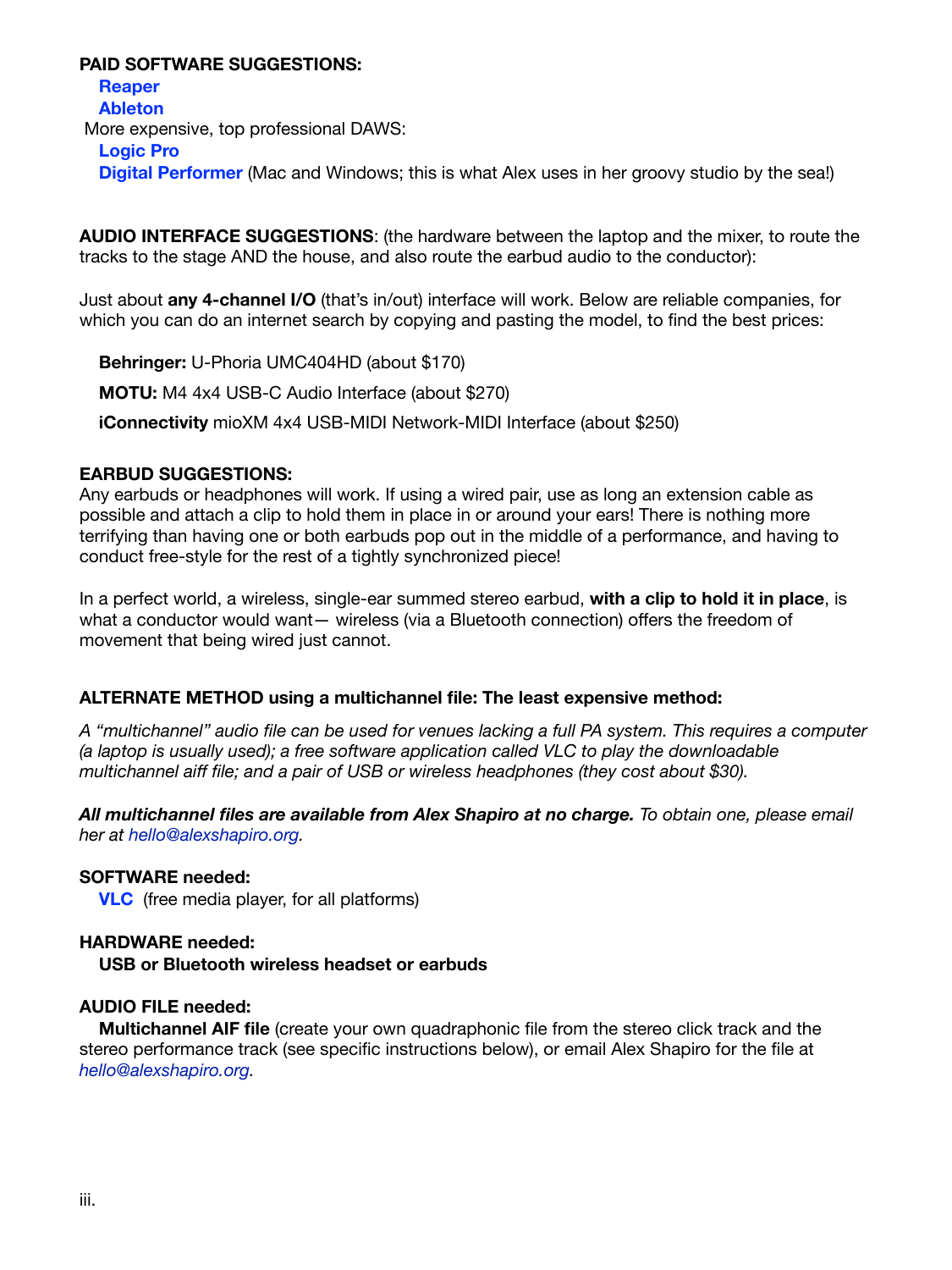# *Below are specific instructions for those with a Mac computer running Mac OS 10.4 or later, such as a MacBook laptop. All of this is equally doable on a PC.*

1. Connect your USB headphones or audio interface to the computer (if using an audio interface, connect your headphones to the device's audio output).

2. Connect the computer to external speakers (via the headphone jack).

3. Open the application **Audio MIDI Setup** (found on the hard drive, in /Applications/Utilities).

4. Click the "+" at the bottom left of the Audio Devices window that appears, and choose "Create Aggregate Device". You can give your device a name (eg, "EA Band Piece Setup) by double clicking "Aggregate Device" and typing the desired name.

5. Click the checkbox next to "Built-in Output" first, and then your USB headphones (eg,"Logitech USB Headset") or audio interface (eg, "iMic USB audio system").

6. Click on "Configure Speakers…"

7. Select the two checkboxes at the top, click on the Multichannel button, and choose "Quadrophonic" from the pull-down menu. Click on Apply and then Done.

8. Open System Preferences/Sound and choose your aggregate device in the Output panel.

9. Open the multichannel AIF in VLC.

10. Press play. The click track and music should be in your headphones, and the music-only track should be on your external speakers.

*Please note that none of the manufacturer suggestions in this document involve a professional endorsement from Alex Shapiro or Activist Music. They are simply offered as helpful guides. And: please contact Alex with your own helpful solutions! We are all expanding this musical performance genre together!* 



*Monitors, speakers, laptop, audio interface, and microphones, if desired (not needed), are connected by cables to the mixer, which is usually centrally placed in the back of the auditorium, or otherwise, on the side of the stage. It's helpful to also have one or two stage monitors at the rear of the stage, so that the percussionists can clearly hear the pulse of the track.*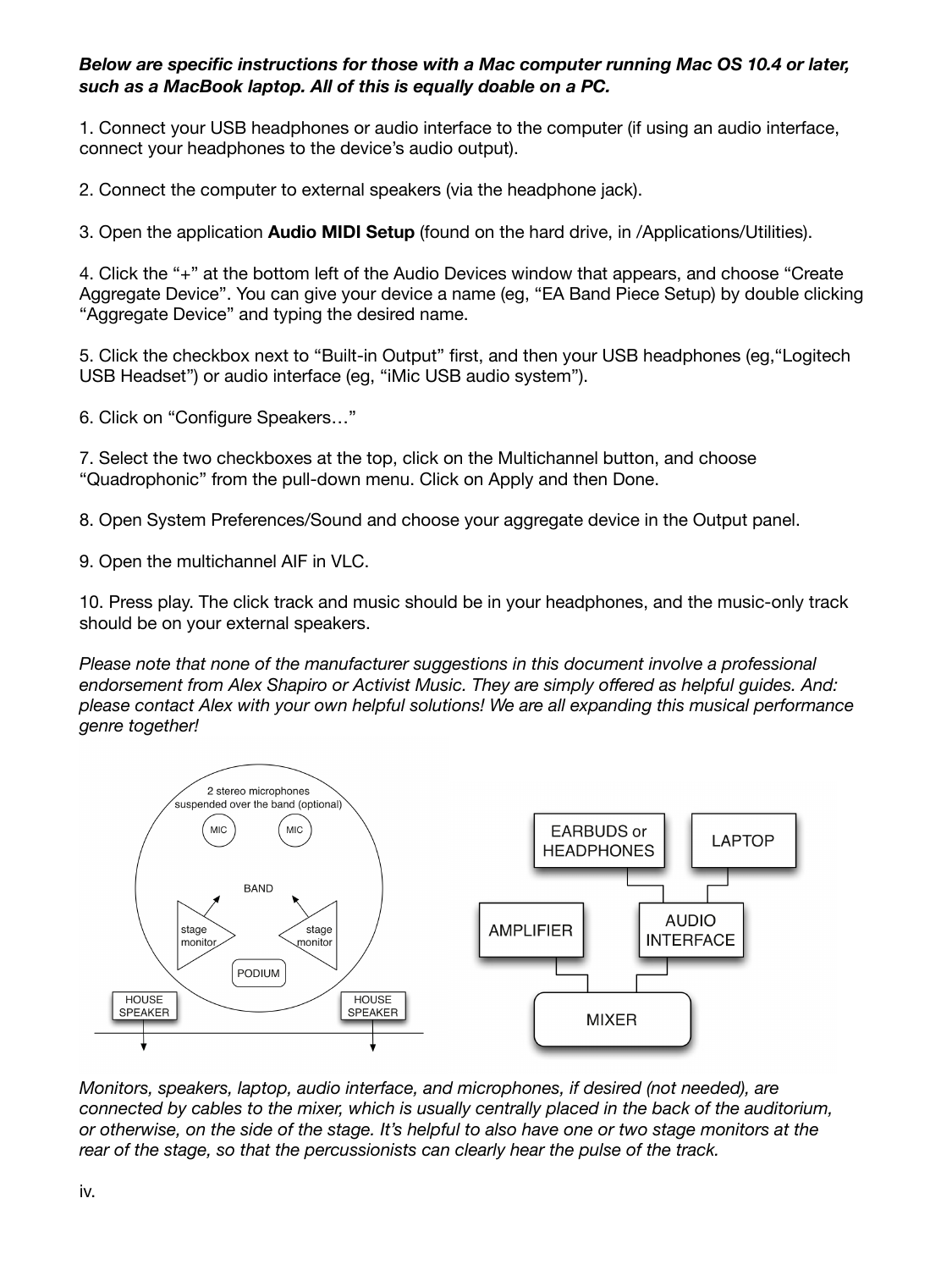## **Need to create your own multichannel audio file?**

Download the free, cross-platform application **[Audacity](https://www.audacityteam.org)**. In Audacity/Preferences, choose Import / Export from the list at the left, then choose  $-$  depending on your version of Audacity $-$  the "Use custom mix" radio button, or the "Use Advanced Mixing Options" button. In a new Audacity window, **import the performance track (without the click) FIRST**— the order is important. Simply go to FILE in the menu bar, and then down to "Import," and then over to "Audio...". A dialog box will appear from which you can navigate to the audio file you have downloaded that you want to play from Audacity. **Next, import the click track the same way.** 

Then, select both tracks (Command-A on a Mac), click the FILE menu, and choose, "Export Selected Audio…". A dialog box will pop up, allowing you to give your file a new name (like, TITLE\_MULTICHANNEL), and designate where you want to save the new file, as well as a file type. Select .WAV, because it can be easily read by both Mac and PC platforms, and retains the highest audio quality. Do **not** select MP3, because that is a compressed file that will not sound as good. Once you click OK, you'll see a routing diagram of four output channels: click, OK. Depending on your preferences, you may then see one last window containing the metadata (copyright information) for the audio file; edit as needed, and click OK.

**Please note:** "Multichannel" means, in this case, more than 2 tracks. *You cannot use Audacity or iTunes to play a multichannel file back during performance.* The application **[VLC](http://www.videolan.org/vlc)** (for all platforms) will work well.

Note: **Audacity** does NOT have the ability to map specific tracks to specific buses in the audio interface. you CAN use Audacity for playback if the laptop is connected to a digital audio interface that routes the individual stereo (not multichannel) files *through* different channels on a mixing board (i.e., the track that the audience hears on one channel, and the track with the click that the conductor or performer hears, on a separate channel).

For more info about creating multichannel files in Audacity: **[https://manual.audacityteam.org/man/advanced\\_mixing\\_options.html](https://manual.audacityteam.org/man/advanced_mixing_options.html)** 

# **IF YOU WANT TO MAKE A RECORDING OF A SHAPIRO ELECTROACOUSTIC PIECE FOR A "VIRTUAL" PERFORMANCE ON YOUTUBE, ETC:**

First, of course, please obtain the REQUIRED permission from Alex Shapiro before you upload and post anything, by sending her a nice email. You will need her publishing company, Activist Music LLC, to grant you a synchronization license. In most cases this will not cost you anything: for nonprofit schools or community ensembles, Alex Shapiro and Activist Music LLC are happy to grant the necessary synchronization and mechanical rights at no cost, with the explicit condition that PRIOR to posting, the Director will contact Ms. Shapiro to show her the audio and/or video files so that if necessary, she may offer easy (we promise!) recommendations for improving the final product before it is made public.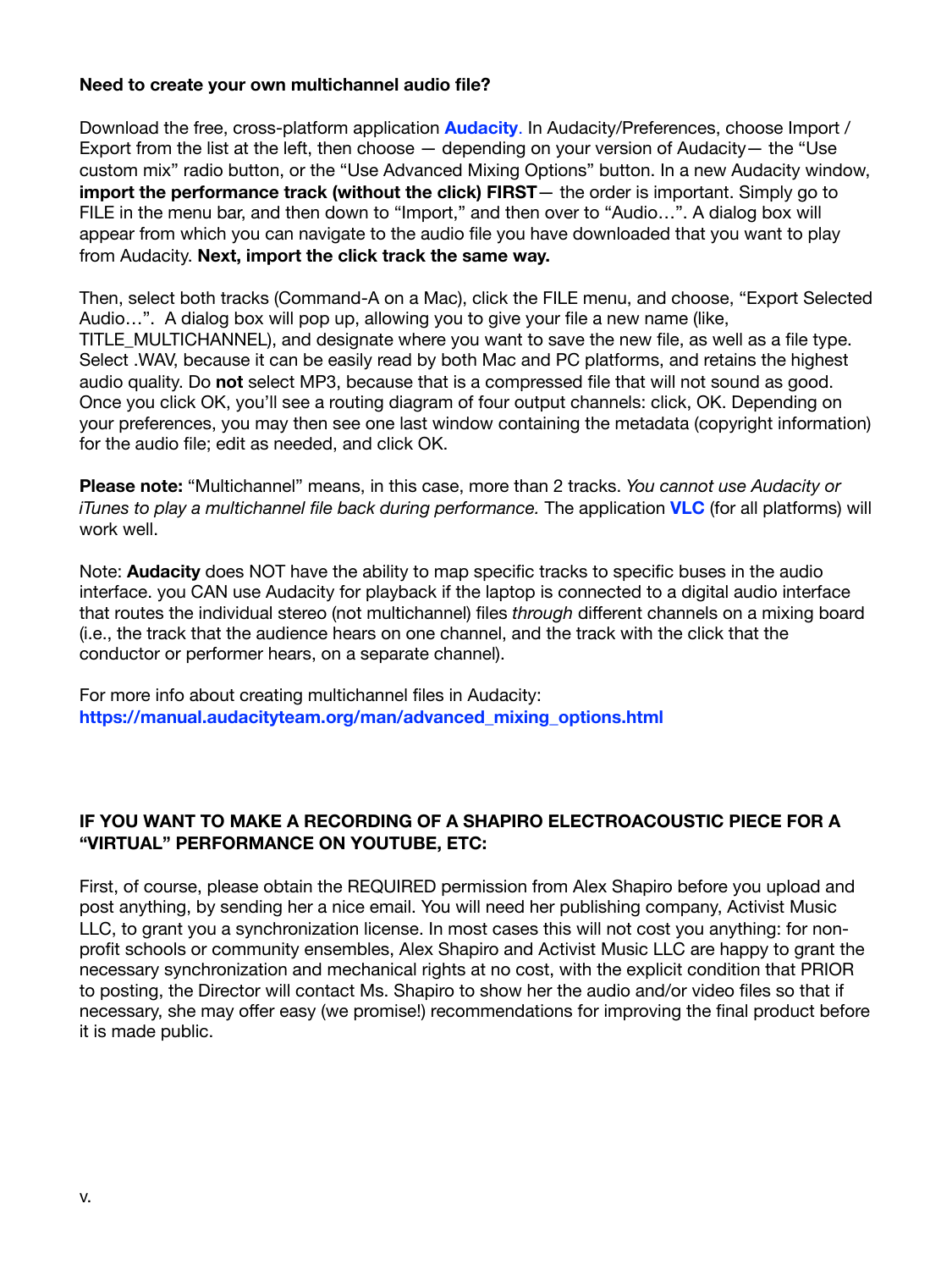# **MAKING A VIRTUAL PERFORMANCE RECORDING:**

In most cases this involves (yup, this is a helpful checklist):

--Assuring that the track is loud enough-- it is designed to be AT THE SAME VOLUME as the instrumentalists;

--Assuring that the instruments are not dry-sounding and have enough room presence (reverb) to match that of the accompaniment track;

-- Assuring that the relative levels of the instruments are balanced, and that significantly problematic passages within individual tracks are muted for the duration of the distracting notes, in order to achieve a better overall recording and make everyone proud.

Alex is happy to to offer helpful feedback, and to email you a downloadable guide to creating a good mix while retaining whatever hair you might have left on your head. Don't hesitate to get in touch: *[hello@alexshapiro.org](mailto:hello@alexshapiro.org)*.

*If you are an educator, you're welcome to share the digital parts with your students, but please only give them access to the track that has the click, for copyright reasons.* 

# **IF YOU WANT TO MAKE A RECORDING OF A SHAPIRO ELECTROACOUSTIC PIECE TO RELEASE COMMERCIALLY:**

First, of course, please obtain permission from Alex Shapiro by sending her a nice email. You will need her publishing company, Activist Music LLC, to grant you a mechanical license. In most cases this will not cost you anything.

Alex will request to hear a rough mix before it is mastered and released. This is for two reasons: 1. If the piece has not yet been recorded, by law the copyright owner must approve the first recording, and 2. Alex is an engineer as well as a composer, and her electroacoustic pieces are carefully crafted for a specific balance between the live instruments and the audio. At no cost to you, Alex can either make suggestions, or even take care of mixing and mastering the final track, so that the piece is well represented and your ensemble shines.

## **RECORDING PROCESS:**

It's VERY VERY **VERY** important to understand that a proper recording cannot be made if the audio accompaniment track is playing over the speakers at the same time as the ensemble is playing (i.e., during a live concert performance).

The **ONLY** correct way to record an electroacoustic piece is for the soloist or conductor to have the accompaniment track (with click, most often) playing only in their earbuds or headphones, while the live instrumentalists perform without hearing the track over any monitors. Care must also be taken to ensure that the sound of the click in the earbud or headphone is not being picked up by the microphone during quiet passages.